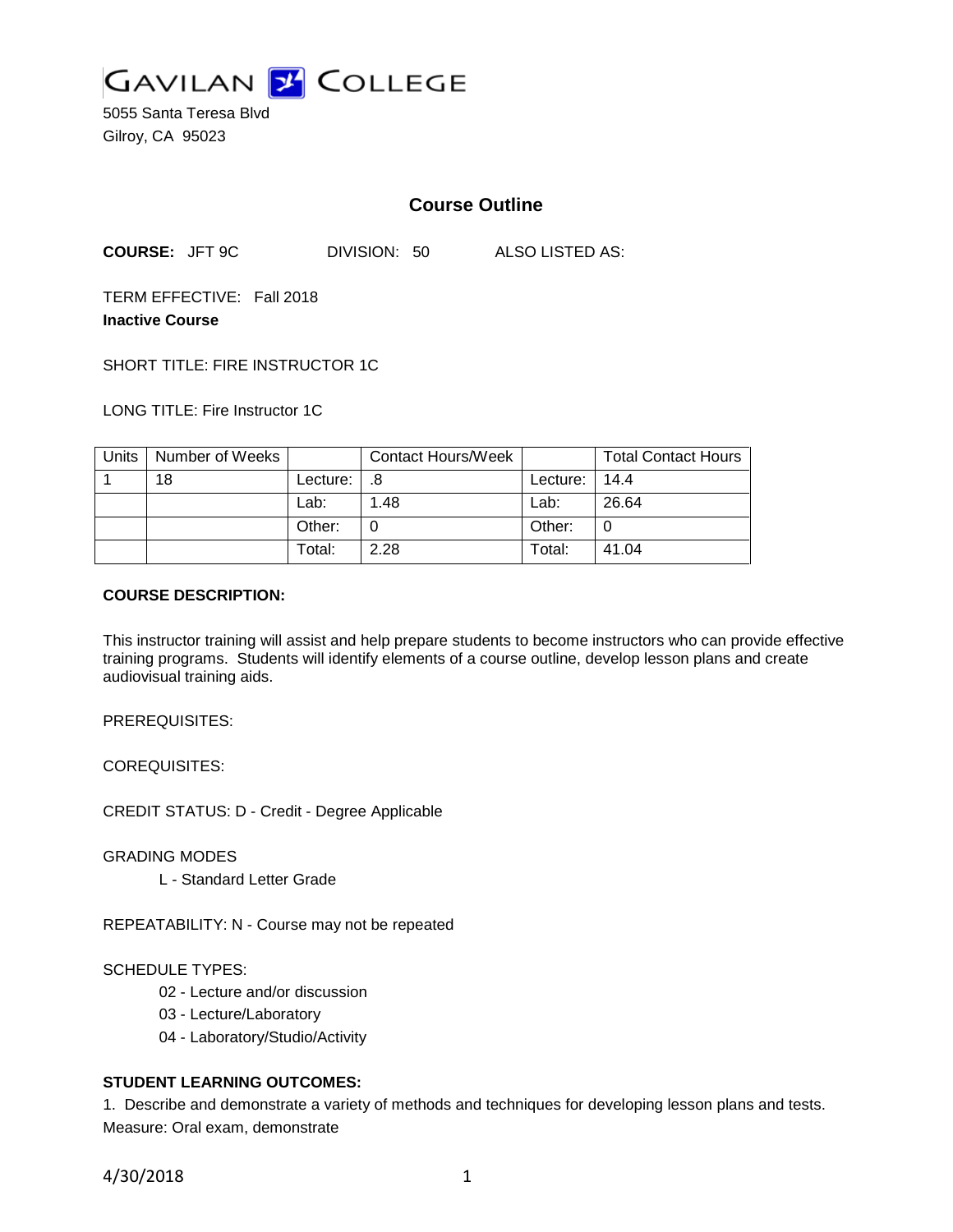PLO: 1 ILO: 1, 2 GE-LO: Year Assessed: 2011

2. Develop, receive feedback, and finalize instructional materials to deliver a teaching demonstration. Measure: demonstrate

PLO: 2 ILO: 1,2 GE-LO: Year Assessed: 2011

3. Identify various testing instruments to evaluate teaching and learning efficiency.

Measure: exam, demonstrate

PLO: 3 ILO: 2,3

GE-LO:

Year Assessed: 2011

CONTENT, STUDENT PERFORMANCE OBJECTIVES, OUT-OF-CLASS ASSIGNMENTS Inactive Course: 04/23/2018

8 Hours

- I . Orientation and Administration
- A. Introductions
- 1. Instructor and staff self introductions
- II. Methodology
	- A. Reasons for Lesson Plan Development
		- 1. Definition of a Lesson Plan
		- 2. Purposes and Benefits of Lesson Plans
		- 3. Reasons for using prepared lesson plans
		- 4. Reasons for developing Lesson Plans
	- B. Sources of References and Materials
		- 1. Research
		- 2. Common Information sources for fire service instruction
		- 3. Reliability and Credibility of sources
		- 4. Information source considerations
		- 5. Validity and reference citations
	- C. Determining Levels of Instruction
		- 1. Levels of Instruction
			- a. Level I- basic
			- b. Level II-competent
			- c. Level III-highly proficient
		- 2. Basic Knowledge
		- 3. Competent
		- 4. Highly Proficient
	- D. Employing the four-step method of instruction
		- 1. The four-step method of instruction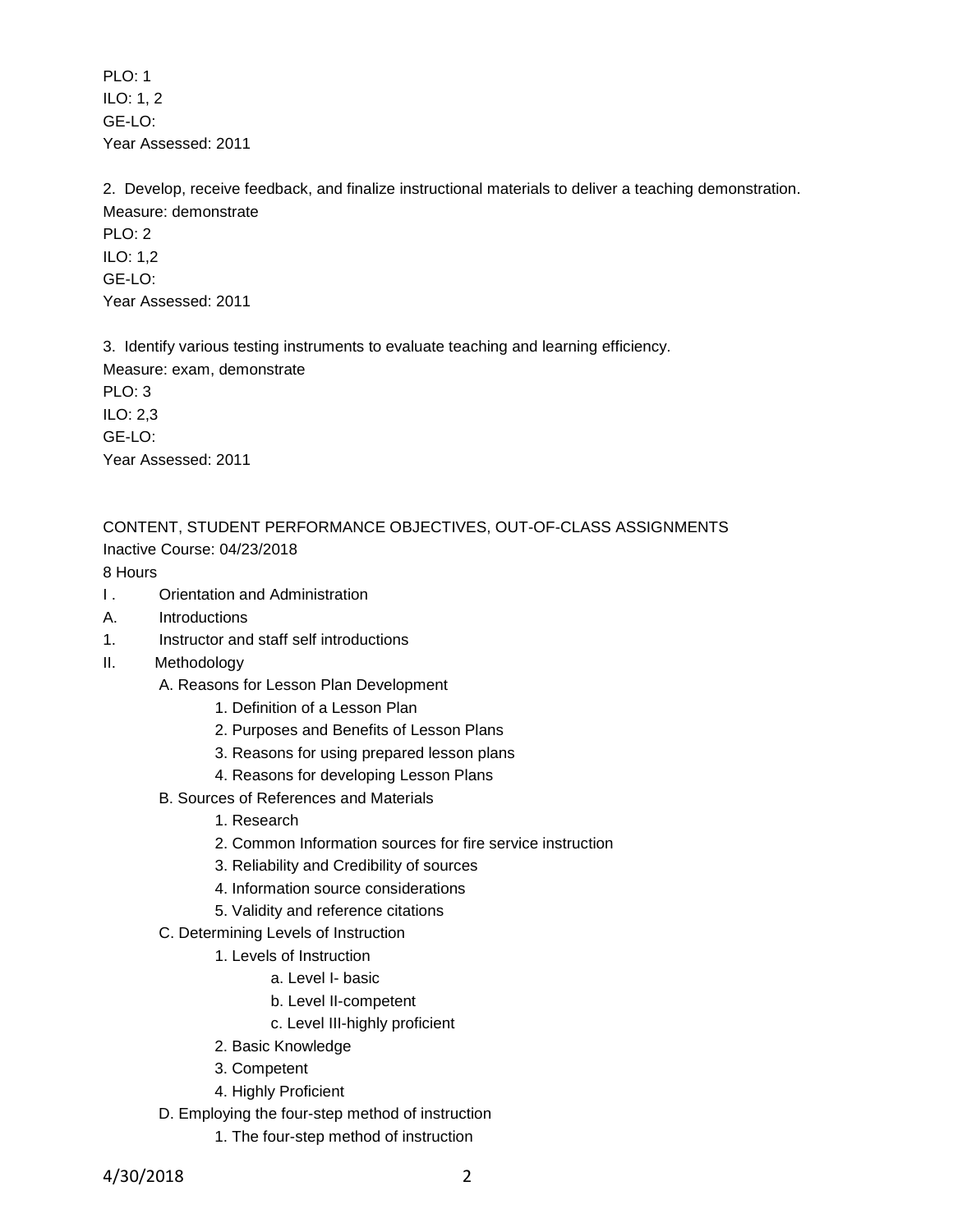- a. preparation
- b. presentation
- c. application
- d. evaluation
- E. Teaching English learners and students with special needs
	- 1. Limited English proficient (LEP) students
	- 2. Students with special needs
	- 3. Assistive Technology (AT)
	- 4. Teaching LEP and Special Needs Students
	- 5. Homework-chapter assignment

Student Performance Objectives (SPO): Describe considerations for instructiong English learners and students with special needs.

Out-of-Class Assignments: CA State Fire Marshall Instrucotr Handbook reading assignment

## 20 Hours

- III. Instructional Preparation and Delivery
	- A. Elements of A Course Outline
		- 1. Definition of a Course Outline
		- 2. Parts of a Course Outline
	- B. Components of Cognitive and Psychomotor Lesson Plans
		- 1. Basic Lesson Plan format
		- 2. Preparation Information
		- 3. Lesson Outline
		- 4. Evaluation
	- C. Developing Student behavioral Objectives
		- 1. Student behavioral Objective (SBO)
		- 2. Constructing Behavioral Objectives
		- 3. Behavioral Objective Pitfalls
		- 4. Activity- developing behavioral objectives
	- D. Developing a Cognitive Lesson Plan (SFT Format)
		- 1. Lesson Plan Formats
		- 2. Lesson Plan Creation
		- 3. Lesson Plan Creation Steps
		- 4. Determining Effectiveness of Cognitive Lesson Plans
		- 5. In class lesson plan development
	- E. Developing a Psychomotor Lesson Plan (SFT Format)
		- 1. Lesson Plan Formats
		- 2. Psychomotor Lesson Plan Creation Steps
		- 3. Determining Effectiveness of Psychomotor Lesson Plans
		- 4. In Class Lesson plan development
	- F. Developing and Employing Ancillary Components
		- 1. Ancillary Components
		- 2. Information Sheet
		- 3. Skills Sheet
		- 4. Study Sheet
		- 5. Assignment Sheet
		- 6. Considerations for using Ancillary Components
	- G. Selecting and employing Audiovisual Training Aids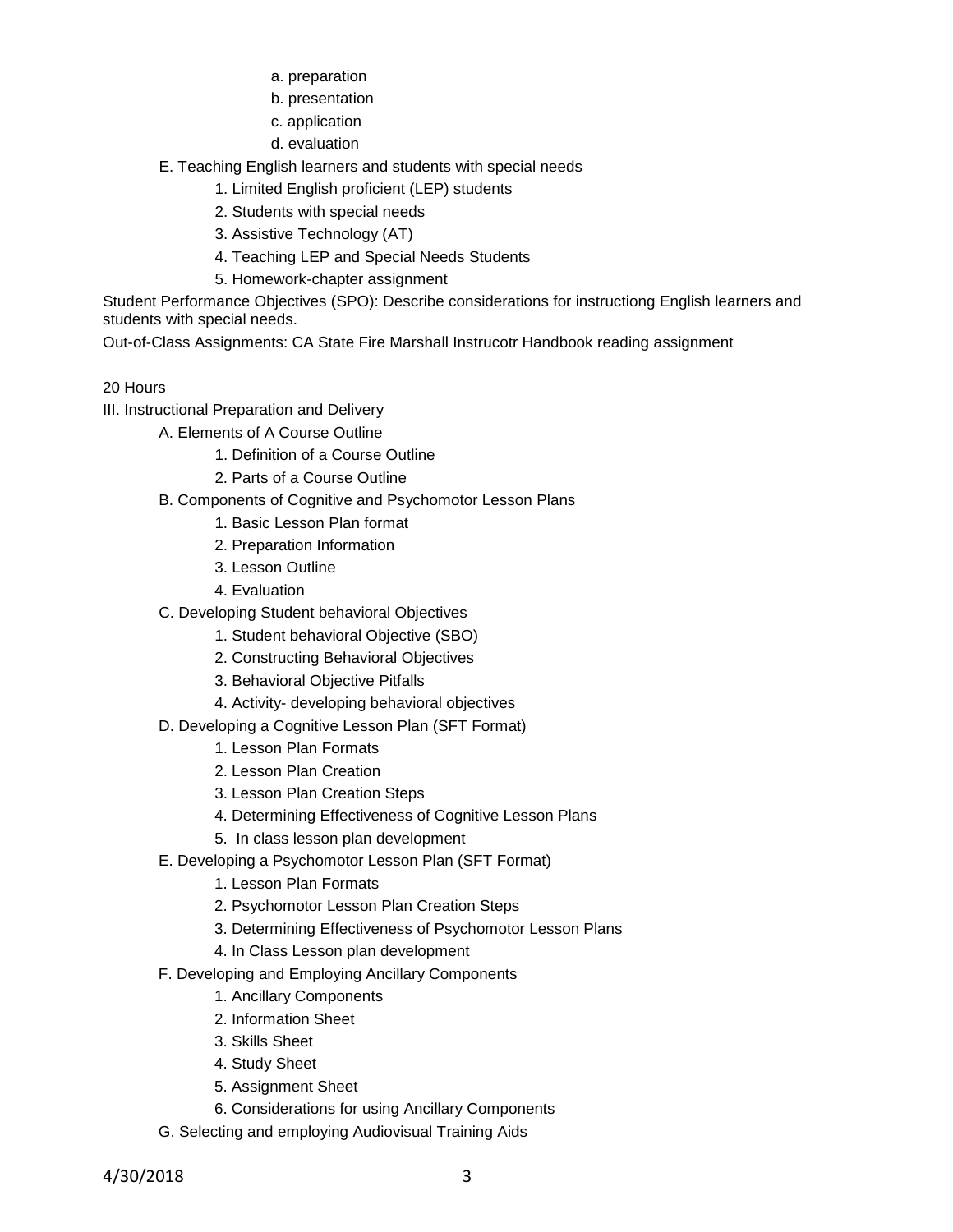- 1. Audiovisual Training Aids
- 2. Benefits to Audiovisual Training Aids
- 3. Selecting Audiovisual Training Aids
- 4. Non Projected Training Aids
- 5. Projected Training Aids
- 6. Simulators
- 7. Ancillary Equipment
- H. Transition Techniques within and Between Audiovisual Training

Aid Devices

- 1. Transitions in Presentations
- 2. Verbal Transitions
- 3. Nonverbal Transitions
- 4. Medial Transitions and animations
- I. Cleaning and Field Level Maintenance for Audiovisual Devices
	- 1. Inspection
	- 2. Cleaning
	- 3. Care
	- 4. Maintenance
- J. Developing Audiovisual Training Aids
	- 1. Considerations when developing AV Materials
	- 2. Development guidelines
	- 3. Instructor Competency
- K. Procedures for Evaluating Student Instructor Teaching Demonstrations
	- 1. Instructor Evaluations
	- 2. Procedures for Evaluation
	- 3. Using Evaluation Forms
	- 4. After the Evaluation

Student Performance Objectives (SPO): Describe and demonstrate the development of a psychomotor lesson plan and determine its effectiveness.

Out-of-Class Assignments: reading assignment

### 8 Hours

IV. Testing

A. Purpose, Selection Criteria, and Elements of Test Instruments

1. Purposes of Test Instruments

- 2. Test Classifications
- 3. Test Planning
- 4. Test Usability
- 5. Written Test Types
- 6. Interpretive Exercises
- 7. Oral Tests
- 8. Performance Tests

B. Creating Oral, Written and Performance Tests

- 1. Test types
- 2. Common Considerations for All Tests
- 3. Written Tests
- 4. Oral Tests
- 5. Performance (skills) Tests

4/30/2018 4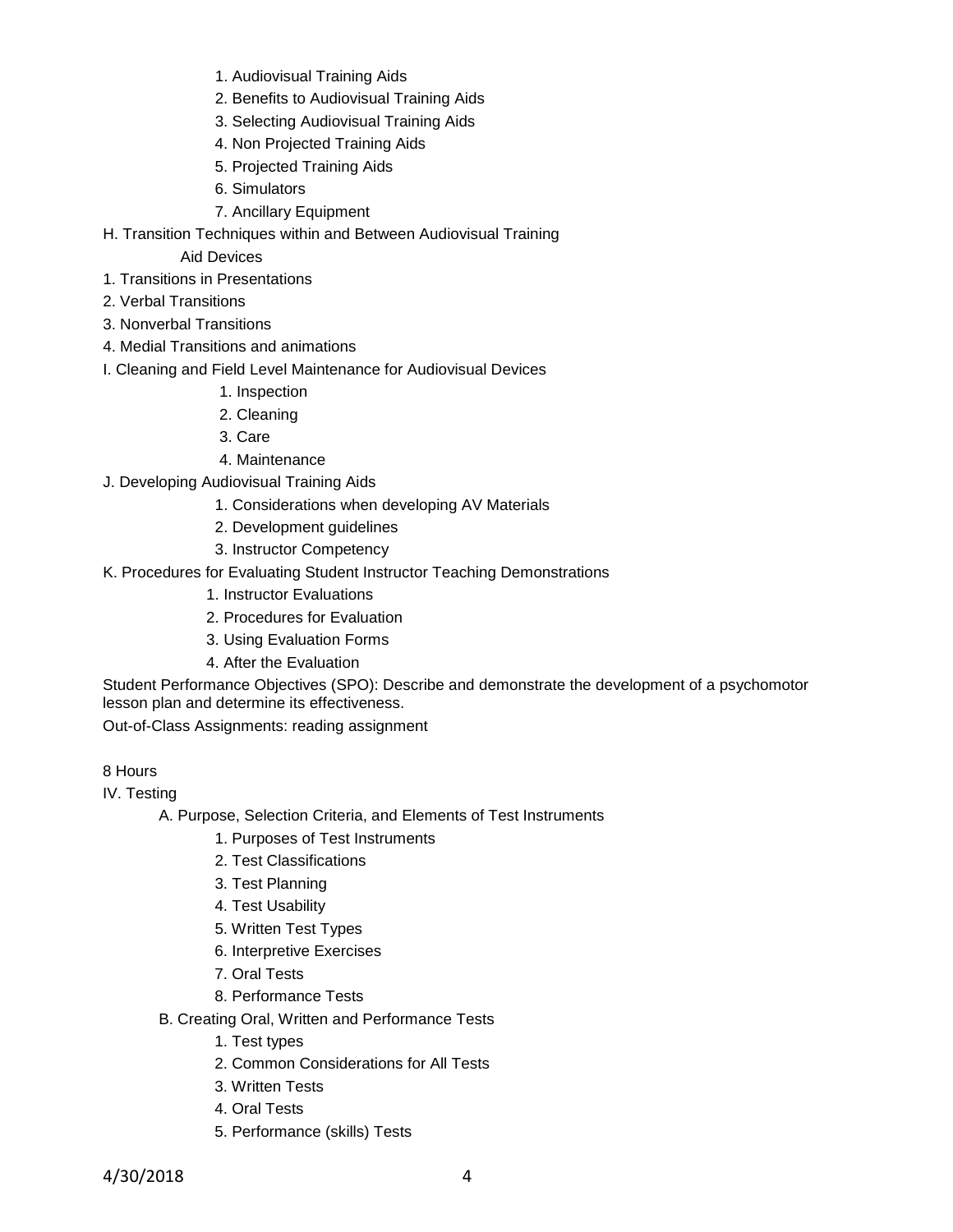C. Methods of Administering and Grading Test Instruments

1. Test Administration

- 2. Test Scoring
- 3. Reporting Grades
- 4. Test Security

Student Performance Objectives (SPO): Describe the purpose, criteria for selection, and elements of test instruments.

Out-of-Class Assignments: reading assignment

4 Hours

- V. Student Instructor Teaching Demonstrations
	- A. 30 minute teaching demonstration
	- B. 15 minute teaching demonstration
- VI. Test preparation by Students
	- A. Formative
	- B. Summative

Student Performance Objectives (SPO): Demonstrate teaching and testing techniques described in class. Out-of-Class Assignments:

2 Hours

Final

### **METHODS OF INSTRUCTION:**

Lecture, Discussion, Role Play

#### **METHODS OF EVALUATION:**

CATEGORY 1 - The types of writing assignments required: Percent range of total grade: 10 % to 20 % Reading Reports CATEGORY 2 - The problem-solving assignments required: Percent range of total grade: 20 % to 30 % Homework Problems **Quizzes** CATEGORY 3 - The types of skill demonstrations required: Percent range of total grade: 30 % to 50 % Class Performance/s Performance Exams CATEGORY 4 - The types of objective examinations used in the course: Percent range of total grade: 10 % to 20 % Multiple Choice

## **REPRESENTATIVE TEXTBOOKS:**

# **ARTICULATION and CERTIFICATE INFORMATION** Associate Degree: CSU GE: